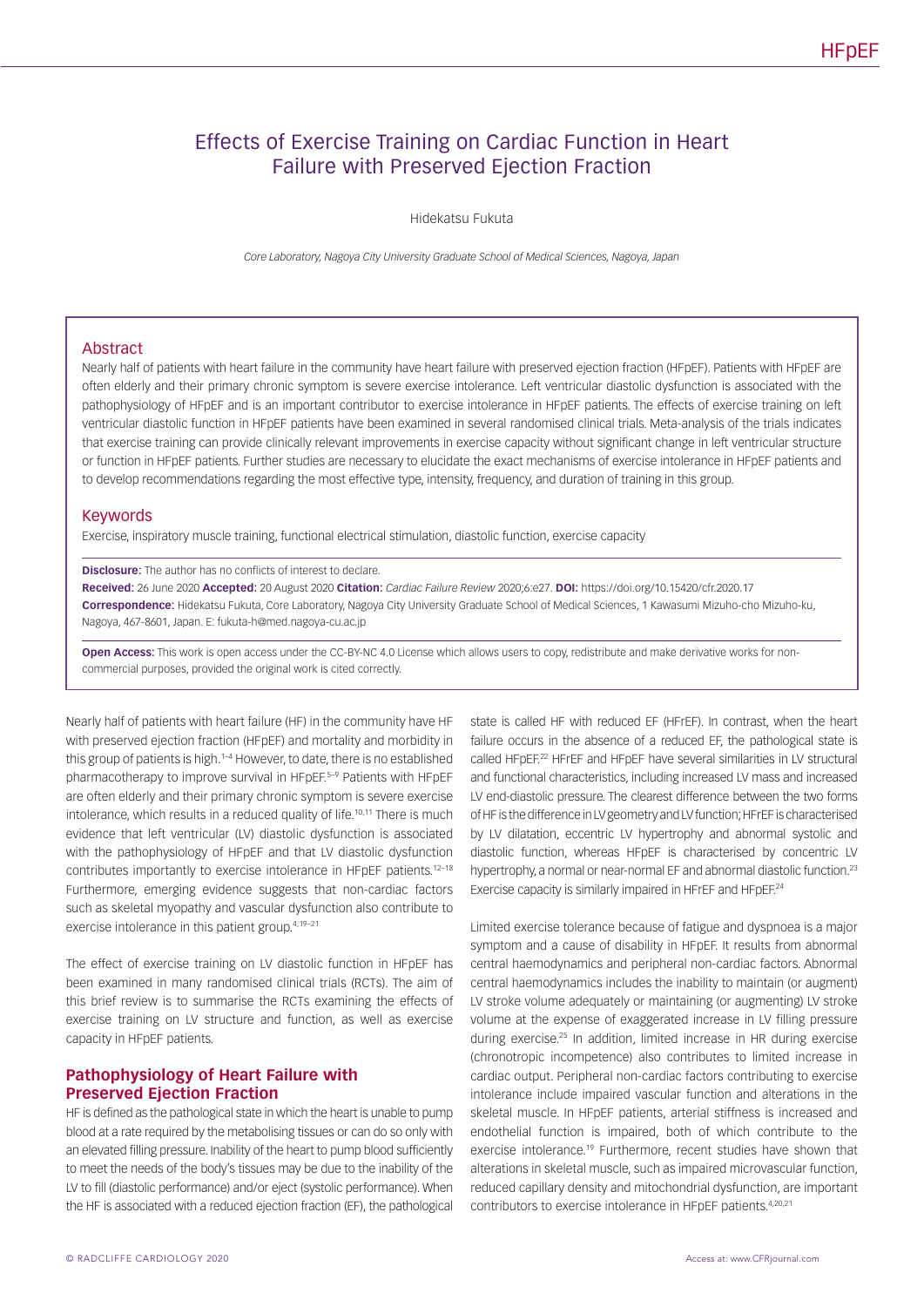### Table 1: Characteristics of Exercise Trials (Cycling or Walking) in HFpEF Patients

| <b>Study</b>                          | N.<br>(Intervention/ EF/NYHA<br>Control) | <b>Class</b>            | <b>Session Time/</b><br>Frequency/<br>Intensity/<br><b>Duration</b>                              | <b>Major</b><br><b>Exclusion</b><br><b>Criteria</b>                                                                        | <b>Training</b><br><b>Modality</b>    | <b>Control</b>                                                | <b>Outcomes</b><br>(Cardiac<br>Structure/<br><b>Function</b> ) | <b>Outcomes</b><br><b>(Exercise)</b><br>Capacity) |
|---------------------------------------|------------------------------------------|-------------------------|--------------------------------------------------------------------------------------------------|----------------------------------------------------------------------------------------------------------------------------|---------------------------------------|---------------------------------------------------------------|----------------------------------------------------------------|---------------------------------------------------|
| Kitzman<br>et al. 2010 <sup>27</sup>  | 26/27                                    | $\geq 50\%$<br>$  -   $ | 1 h/<br>Three times a week/<br>~70% of HR reserve/<br>16 weeks                                   | CAD, pulmonary<br>disease, renal<br>dysfunction<br>(creatinine<br>$>2.5$ mg/dl)                                            | Walking/<br>cycling                   | Attention control<br>telephone call                           | E/A, DT, EF,<br>LVEDV, LV mass                                 | Peak VO <sub>2</sub> , 6MWD                       |
| Edelmann<br>et al. 2011 <sup>43</sup> | 46/21                                    | $\geq 50\%$<br>$  -   $ | 20-40 min/<br>Two to three times a<br>week/<br>$~100\%$ of peak VO <sub>2</sub> /<br>24 weeks    | Pulmonary<br>disease, CAD,<br>anaemia                                                                                      | $Cycling +$<br>resistance<br>training | Usual care<br>(maintenance)<br>of usual activity<br>level)    | E/e', e', EF<br>LVEDV<br>LV mass                               | Peak VO <sub>2</sub> , 6MWD                       |
| Smart et al.<br>201244                | 16/14                                    | >45%<br>$  -   $        | $30$ min/<br>Three times a week/<br>$~1$ -70% of peak VO <sub><math>2</math></sub> /<br>16 weeks | CAD                                                                                                                        | Cycling                               | Usual care<br>(maintenance)<br>of usual activity<br>level)    | E/A, DT, E/e',<br>$e'$ , EF                                    | Peak VO <sub>2</sub>                              |
| Alves et al.<br>201245                | 20/11                                    | $>55\%$<br><b>NR</b>    | 30 min/<br>Three times a week/<br>~75% of maximal HR/<br>24 weeks                                | ACS, uncontrolled Treadmill/<br>metabolic disease cycling                                                                  |                                       | Usual care                                                    | E/A, EF                                                        | <b>NR</b>                                         |
| Kitzman<br>et al. 2013 <sup>29</sup>  | 32/31                                    | $\geq 50\%$<br>$  -   $ | 1 h/<br>Three times a week/<br>~70% of HR reserve/<br>16 weeks                                   | CAD, pulmonary<br>disease, anaemia                                                                                         | Walking/<br>cycling                   | Attention control<br>telephone call                           | E/A, DT, EF,<br>LVEDV                                          | Peak VO <sub>2</sub> , 6MWD                       |
| Kitzman<br>et al. 201646              | 51/49                                    | $\geq 50\%$<br>$  -   $ | 1 h/<br>Three times a week/<br>~70% of HR reserve/<br>20 weeks                                   | As above                                                                                                                   | Walking                               | Attention control<br>telephone call or<br>caloric restriction | E/A, E/e', e', EF,<br>LVEDV, LV mass                           | Peak VO <sub>2</sub> , 6MWD                       |
| Fu et al.<br>201647                   | 30/30                                    | $\geq 50\%$<br>$  -   $ | $30$ min/<br>Three times a week/<br>80% of peak VO <sub>2</sub> /<br>12 weeks                    | AF, recent<br>(<4 weeks) ACS<br>or coronary<br>revascularisation,<br>COPD, renal<br>dysfunction (eGFR<br>$<$ 30 ml/min $)$ | Cycling                               | Usual care                                                    | $E/e'$ , EF                                                    | <b>NR</b>                                         |

*6MWD = 6-minute walk distance; ACS = acute coronary syndrome; CAD = coronary artery disease; COPD = chronic obstructive pulmonary disease; DT = E-wave deceleration time;*  eGFR = estimated glomerular filtration rate; E/A; the ratio of peak early to late diastolic mitral inflow velocities; E/e' = the ratio of early diastolic mitral inflow to annular velocities; *e' = early diastolic mitral annular velocity; EDV = end-diastolic volume; EF = ejection fraction; HFpEF = heart failure with preserved EF; HR = heart rate; LV = left ventricular; NR = not reported; NYHA = New York Heart Association; peak VO2 = peak exercise oxygen uptake.*

# **Effect of Exercise Training in Heart Failure with Preserved Ejection Fraction**

Many RCTs have reported the effect of exercise training on LV structure and function, as well as exercise capacity in HFpEF. Most of these trials used cycling and/or walking as the primary training modality (*Table 1*). Other physical training modalities included inspiratory muscle training and functional electrical stimulation of the lower limbs (*Tables 2 and 3*). Of note, most of the participants in these RCTs were taking standard medications for HF, such as angiotensin converting enzyme inhibitors, angiotensin receptor blockers, beta-blockers and diuretics.

# Cycling or Walking

The effect of cycling or walking on LV structure and function, as well as exercise capacity in HFpEF, has been examined in seven RCTs (*Table 1*). A meta-analysis of these RCTs has recently been reported.<sup>26</sup> In the meta-analysis, the ratio of peak early to late diastolic mitral inflow velocities (E/A), E-wave deceleration time, ratio of early diastolic mitral inflow to annular velocities (E/e), and early diastolic mitral annular velocity (e') were extracted for the measures of LV diastolic function; peak exercise oxygen uptake (VO $_{_2}$ ) by expired gas analysis and 6-minute

walk distance (6MWD) for the measures of exercise capacity; LV enddiastolic volume and LV mass for the measures of LV structure; and left ventricular ejection fraction (LVEF) for the measure of LV systolic function. HR reserve, which was defined as the difference between peak HR during exercise test and HR before exercise, was also extracted.

In the pooled analyses, cycling and/or walking did not significantly change LV diastolic function in HFpEF patients. There was no significant difference in changes of E/A (weighted mean difference [WMD] 0.030; 95% CI [-0.023-0.082];  $l^2$ =6.252%; p=0.266), E-wave deceleration time (WMD -2.040; 95% CI [-26.534-22.454] ms;  $l^2$ =50%; p=0.870), or e' (WMD 0.317; 95% CI [−0.952–1.587] cm/s; *I* 2 =87.523%; p=0.624) between exercise training and control groups. Similarly, the exercise training did not significantly change LV structure and systolic function. There was no significant difference in changes of LV end-diastolic volume (standardised mean difference [SMD] −0.034; 95% CI [−0.276– 0.208];  $\ell$ =0%; p=0.784), LV mass (SMD 0.072; 95% CI [-0.205-0.350]; *I*<sup>2</sup>=0%; p=0.609) or LVEF (WMD 0.850; 95% CI [−0.128−1.828]; *I*<sup>2</sup>=0%; p=0.088) between the exercise training and control groups.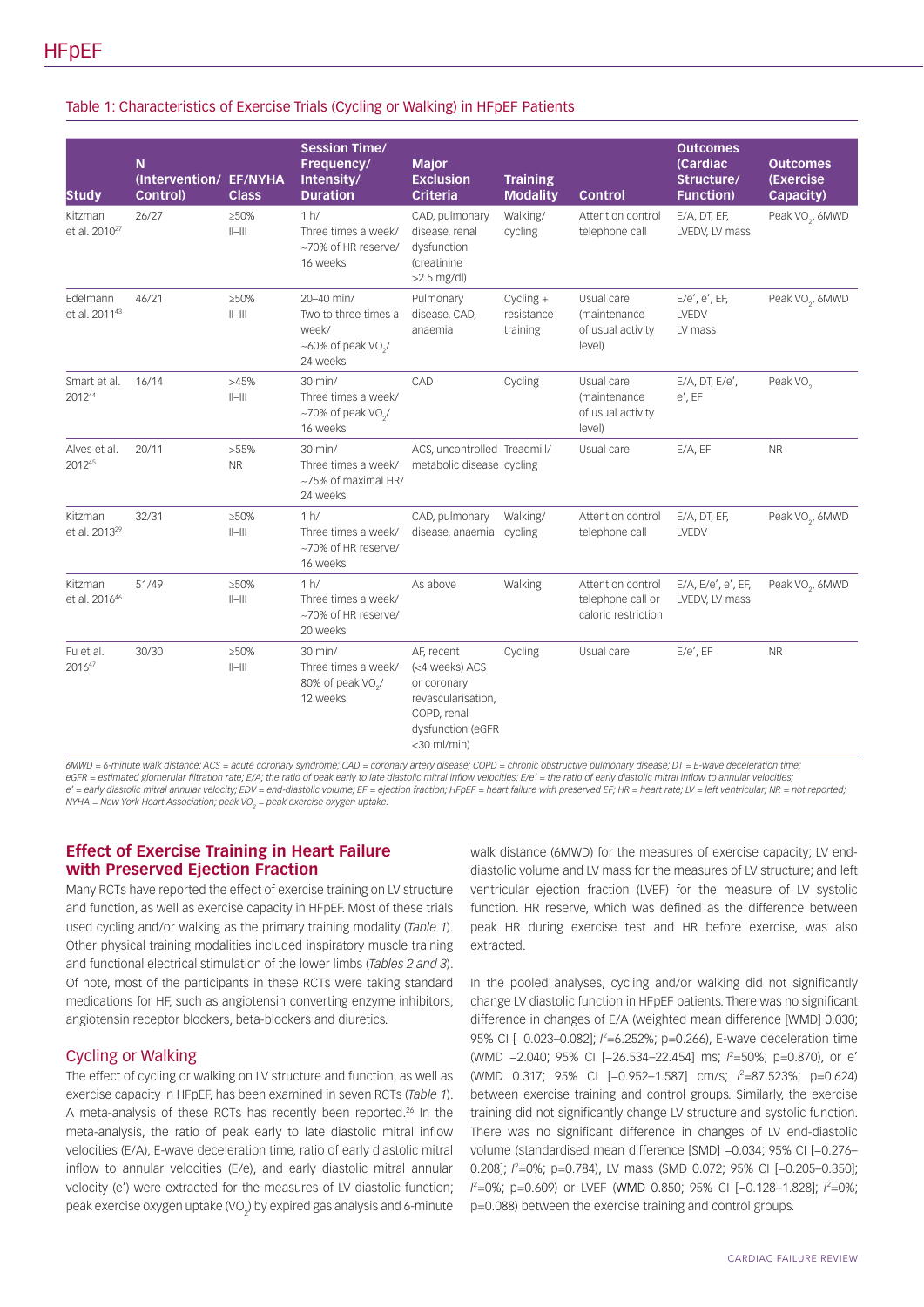# Table 2: Characteristics of Exercise Trials (Inspiratory Muscle Training) in HFpEF Patients

| <b>Study</b>                                    | Intervention/<br>Control (n) | <b>EF/NYHA</b><br><b>Class</b> | <b>Major Exclusion</b><br><b>Criteria</b>                                      | <b>Session Time/</b><br>Frequency/<br><b>Duration</b> | <b>Control</b> | <b>Outcomes</b><br>(Cardiac)<br>Structure/<br><b>Function</b> ) | <b>Outcomes</b><br>(Exercise)<br>Capacity) |
|-------------------------------------------------|------------------------------|--------------------------------|--------------------------------------------------------------------------------|-------------------------------------------------------|----------------|-----------------------------------------------------------------|--------------------------------------------|
| Palau et al.<br>$2014^{35}$                     | 14/13                        | $>50\%$<br>$\geq$              | Recent (<3 months)<br>ACS or cardiac surgery,<br>pulmonary disease,<br>smokers | $20$ min/<br>twice a day/<br>12 weeks                 | Usual care     | E/e', e', EF, LV mass                                           | Peak VO <sub>2</sub> , 6MWD                |
| <b>TRAINING-HF</b><br>Trial, 2019 <sup>36</sup> | 15/13                        | $>50\%$<br>$\geq$              | Recent (<3 months)<br>ACS or cardiac surgery,<br>COPD                          | $20$ min/<br>twice a day/<br>24 weeks                 | Usual care     | E/e', LA volume                                                 | Peak VO <sub>2</sub>                       |

*6MWD = 6-minute walk distance; ACS = acute coronary syndrome; COPD = chronic obstructive pulmonary disease; E/e' = the ratio of early diastolic mitral inflow to annular velocities; e' = early*  diastolic mitral annular velocity; EF = ejection fraction; HFpEF = heart failure with preserved EF; LA = left atrial; LV = left ventricular; NYHA = New York Heart Association; peak VO<sub>2</sub> = peak *exercise oxygen uptake.*

# Table 3: Characteristics of Exercise Trials (Functional Electrical Stimulation) in HFpEF Patients

| <b>Study</b>                           | Intervention/<br>Control (n) | <b>EF/NYHA</b><br><b>Class</b> | <b>Major Exclusion</b><br><b>Criteria</b>             | <b>Session Time/</b><br>Frequency/<br><b>Duration</b> | <b>Control</b>   | <b>Outcomes</b><br>(Cardiac)<br>Structure/<br><b>Function</b> ) | <b>Outcomes</b><br>(Exercise<br>Capacity) |
|----------------------------------------|------------------------------|--------------------------------|-------------------------------------------------------|-------------------------------------------------------|------------------|-----------------------------------------------------------------|-------------------------------------------|
| Karavidas et al.<br>2013 <sup>39</sup> | 15/15                        | $>50\%$<br>$  $ or $   $       | Recent (≤4 weeks)<br>HF decompensation,<br><b>ACS</b> | $30$ min/<br>5 days a week/<br>6 weeks                | Sham stimulation | E/A, E/e', LA volume                                            | Peak VO <sub>2</sub> , 6MWD               |
| TRAINING-HF<br>201936                  | 15/13                        | $>50\%$<br>$\geq$              | Recent (<3 months)<br>ACS or cardiac<br>surgery, COPD | 45 min/<br>2 days a week/<br>12 weeks                 | Usual care       | E/e', LA volume                                                 | Peak VO <sub>2</sub>                      |

*6MWD = 6-minute walk distance; ACS = acute coronary syndrome; COPD = chronic obstructive pulmonary disease; E/A; the ratio of peak early to late diastolic mitral inflow velocities; E/e' = the ratio of early diastolic mitral inflow to annular velocities; e' = early diastolic mitral annular velocity; EDV = end-diastolic volume; EF = ejection fraction; HFpEF = heart failure with*  preserved EF; LA = left atrial; LV = left ventricular; NYHA = New York Heart Association; peak VO<sub>2</sub> = peak exercise oxygen uptake.

Despite the neutral effect on LV structure and function, cycling and/or walking improved exercise capacity in HFpEF patients. Exercise training significantly increased peak VO<sub>2</sub> (WMD 1.660; 95% CI [0.973–2.348] ml/min/kg;  $l^2$ =21%; p<0.001) and 6MWD (WMD 33.883; 95% CI [12.384-55.381] m;  $l^2$ =0%; p<0.01) compared with the control group. Furthermore, exercise training increased HR reserve compared with the control group (WMD 7.521; 95% CI [1.797–13.246] bpm; *I*<sup>2</sup> =0%; p<0.05).

The meta-analysis clearly showed that exercise training improved exercise capacity without an improvement in LV structure or function in HFpEF patients.<sup>26</sup> To consider the possible mechanisms for these observations, it may be useful to look over the pathophysiological background of exercise intolerance in HFpEF patients. During exercise, oxygen consumption in the metabolising tissues increases dramatically. Normally, this is accomplished by an increase in cardiac output (a product of HR and stroke volume) and an increased use of oxygen by the metabolising tissues. Earlier studies have reported that, in HFpEF patients, stroke volume during exercise increases or is maintained at the expense of increased LV end-diastolic pressure due to diastolic abnormalities, resulting in exertional dyspnoea.15–18 However, emerging data suggest that chronotropic incompetence, as well as peripheral non-cardiac factors, such as reduced oxygen delivery to exercising skeletal muscle and impaired oxygen use by active muscles during exercise, may play a relatively greater role in limiting exercise performance in HFpEF patients.4,20,21

Considering these points, the following mechanisms may underlie the improved exercise capacity with exercise training in HFpEF patients. In pooled analyses, exercise training improved HR reserve but not LV

# Figure 1: Mechanisms of Improved Exercise Capacity With Exercise Training in HFpEF Patients



*A-VO2 diff = arteriovenous-oxygen difference; HR = heart rate; HFpEF = heart failure with preserved ejection fraction; peak VO2 = peak exercise oxygen uptake; SV = stroke volume.*

diastolic or systolic function.26 Thus, improved chronotropic incompetence resulting from exercise training may contribute at least in part to improved exercise capacity in HFpEF patients. Furthermore, in an ancillary study of the included trial, exercise training increased use of oxygen by active muscles but not peak stroke volume during exercise.<sup>27,28</sup> Finally, another included trial reported that exercise training did not improve endothelial function or arterial stiffness, both of which are important determinants of exercise intolerance in HFpEF patients.<sup>29</sup> Taken together, in HFpEF patients, the improved exercise capacity with exercise training may result from improved chronotropic incompetence, as well as increased use of oxygen by active muscles (*Figure 1*).

Although the mechanisms underlying increased use of oxygen by active muscles with exercise training remain elusive, several potential mechanisms have been proposed. First, improvement in skeletal muscle mitochondrial function with exercise training may be a significant contributor to increased use of oxygen in HFpEF patients. Multiple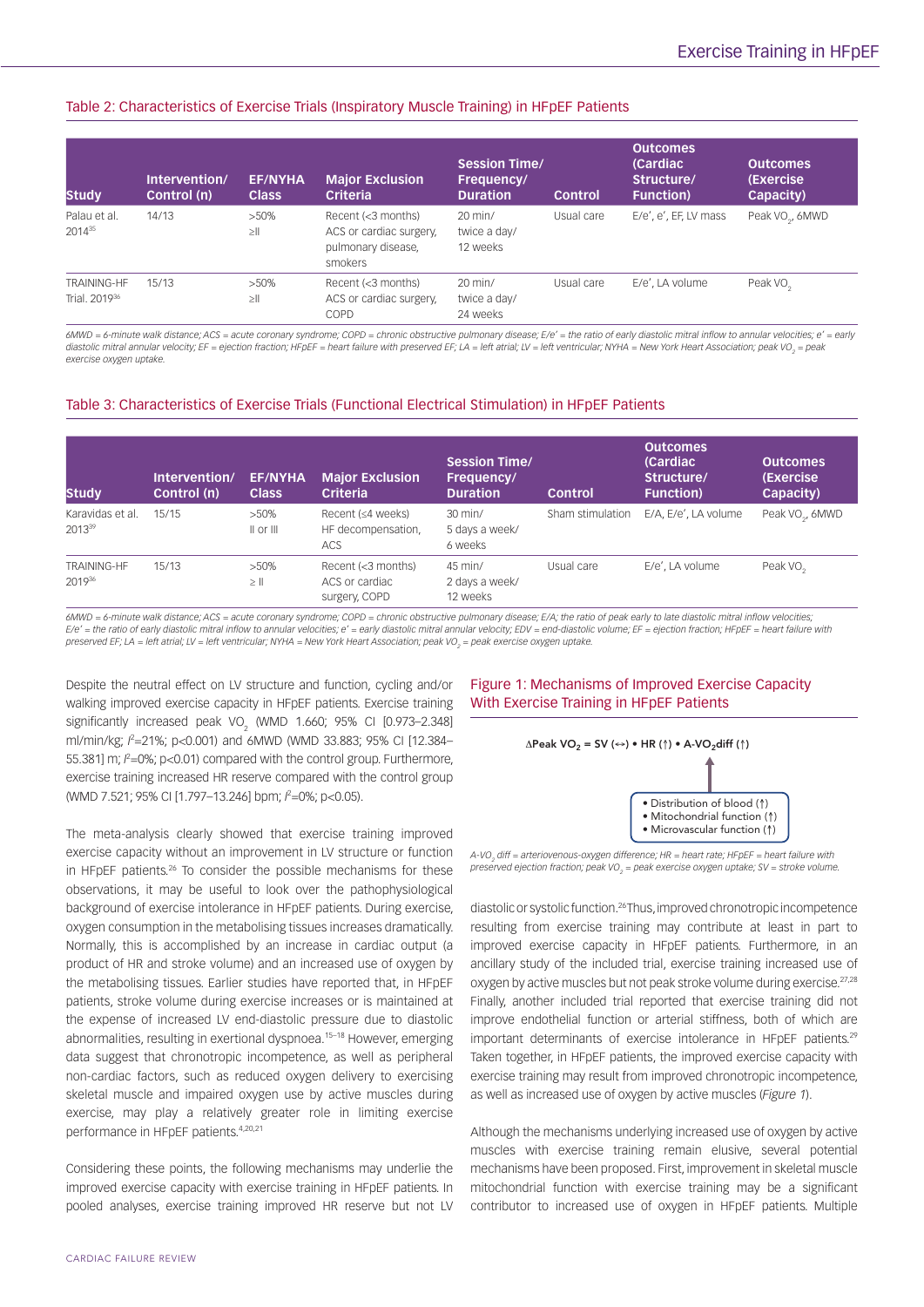reports support that muscle mitochondrial function is impaired in HFpEF and is a strong factor for reduced use of oxygen.<sup>4,20,21</sup> In an animal model of HFpEF, exercise training prevented the impairment of mitochondrial function.30 Second, exercise-induced upregulation of endothelial nitric oxide synthetase may increase bioavailability of nitric oxide, thereby improving vascular function and increasing distribution of blood to skeletal muscle.<sup>31</sup> Finally, exercise training may induce anti-inflammatory cytokines, thereby reducing metabolic inflammation and oxidative stress and improving microvascular circulation in skeletal muscle.<sup>31</sup>

The neutral effect of exercise training on LV structure and function should be interpreted with caution. First, exercise intervention period was relatively short (12–24 weeks; *Table 1*). Further studies are necessary to examine whether longer exercise intervention may favourably affect LV structure and function in HFpEF patients. Second, Doppler measurements of LV diastolic function at rest may be insufficient to detect subtle changes in diastolic function with exercise training. Because more sophisticated measurements of diastolic function, such as left atrial strain, have been developed, the effect of exercise training on the newly developed measurements merits further investigation. Finally, many HFpEF patients experience dyspnoea only during exertion. In these patients, LV filling pressure becomes markedly elevated during exercise. However, no included trials examined the effect of exercise training on LV function or LV filling pressure during exercise. Future trials should examine the effect of exercise training on LV function measures during exercise using exercise echocardiography.

Although minimal clinically important differences in exercise capacity in HFpEF patients have not been established, the reported improvements of 1.660 ml/min/kg in peak VO<sub>2</sub> and 33.883 m in 6MWD with exercise training in the meta-analysis<sup>26</sup> appear to be clinically important based on the results of earlier studies. Specifically, a mean change of 15.9–55.2 m in 6MWD has been reported to be associated with a mild to moderate improvement in HF status in HFrEF patients.<sup>32</sup> Additionally, a metaanalysis of 22 RCTs with 3,826 HFrEF patients showed improvements of 1.85 ml/min/kg in peak VO<sub>2</sub> and 47.9 m in 6MWD with exercise training.<sup>33</sup> Finally, even small increments in peak VO<sub>2</sub> following exercise training have been reported to be associated with improved survival in patients with a wide range of cardiovascular diseases and healthy subjects.<sup>34</sup>

Recent studies have shown that up to one-third of patients fail to demonstrate a meaningful increase in peak VO $_{\textrm{\tiny{2}}}$  in response to exercise training, despite adequate compliance to training.<sup>34</sup> Factors possibly influencing the response to exercise training are varied and are grouped as cardiac (systolic and diastolic function, chronotropic incompetence), non-cardiac (skeletal myopathy, vascular function, endothelial function, autonomic control), external (adherence, exercise dose and intensity) and comorbidities (obesity, anaemia, kidney diseases and pulmonary diseases). However, which factors predict the response to the training remains to be elucidated and warrants future investigation.

# Inspiratory Muscle Training

The effect of inspiratory muscle training on LV structure and function, as well as exercise capacity in HFpEF, has been examined in two RCTs (*Table 2*).35,36 Specifically, Palau et al. reported that 12-week inspiratory muscle training did not significantly change LV diastolic function; there was no significant difference in changes of e' or E/e' between the training and control groups. Similarly, the training did not significantly change LV systolic function or LV structure; there was no significant difference in changes of LVEF or LV mass between the training and control groups.

Despite the neutral effect on LV structure or function, inspiratory muscle training significantly increased peak VO<sub>2</sub> (3.9 ml/min/kg; p<0.001) and 6MWD (67.4 m; p<0.001) compared with control group. Furthermore, the training reduced resting HR (−6 BPM; p<0.05) and increased peak exercise HR (5 BPM; p<0.01) compared with the control group, indicating that the training improved HR reserve.

Similar results have been reported recently by the same investigators.<sup>36</sup> In the Inspiratory Muscle Training and Functional Electrical Stimulation for Treatment of HFpEF (TRAINING-HF) trial, 12-week inspiratory muscle training did not change cardiac function or structure; there was no significant difference in changes of E/e' or left atrial volume index between exercise training and control groups. Despite the neutral effect on cardiac structure or function, inspiratory muscle training improved peak VO<sub>2</sub> (2.98 ml/min/kg; p<0.001) compared with the control group.

Patients with congestive HF reportedly have reduced maximal inspiratory pressure and endurance of inspiratory muscle, both of which contribute to the exercise intolerance.<sup>37</sup> Inspiratory muscle training may delay the development of diaphragmatic fatigue and increase ventilatory efficiency, resulting in an improvement in exercise capacity in HF patients.<sup>38</sup>

The reported improvement in peak VO<sub>2</sub> with inspiratory muscle training is greater compared to that with cycling or walking.<sup>35,36</sup> However, there are no RCTs comparing the effect of inspiratory muscle training versus cycling or walking on exercise capacity in HFpEF patients. The comparative effectiveness of inspiratory muscle training and cycling or walking in HFpEF patients merits further investigation.

#### Functional Electrical Stimulation

The effect of functional electrical stimulation of the lower limbs on cardiac structure and function as well as exercise capacity in HFpEF has been examined in two RCTs (*Table 3*).<sup>36,39</sup> Specifically, Karavidas et al. reported that 6-week functional electrical stimulation did not significantly change cardiac function or structure; there was no significant difference in changes of E/A, E/e' or left atrial volume between the stimulation and control groups.<sup>39</sup> Despite the neutral effect on cardiac structure or function, functional electrical stimulation improved 6MWD (52.8 m; p<0.01) compared with control group.

Similar results were reported in the TRAINING-HF trial.<sup>36</sup> Specifically, 12week functional electrical stimulation did not significantly change cardiac function or structure; there was no significant difference in changes of E/e' or left atrial volume index between the stimulation and control groups. Despite the neutral effect on cardiac structure or function, functional electrical stimulation improved peak VO<sub>2</sub> (2.93) ml/min/kg; p<0.001) compared with the control group.

The possible mechanisms underlying the improved exercise capacity with the functional electrical stimulation in HFpEF patients include the improvement of endothelial function.<sup>39</sup> In HFpEF patients, endothelial function is impaired and is an important contributor to exercise intolerance<sup>29</sup>

#### **Perspectives**

As described above, recent RCTs and meta-analyses of RCTs have shown that physical training such as cycling or walking, inspiratory muscle training and functional electrical stimulation can improve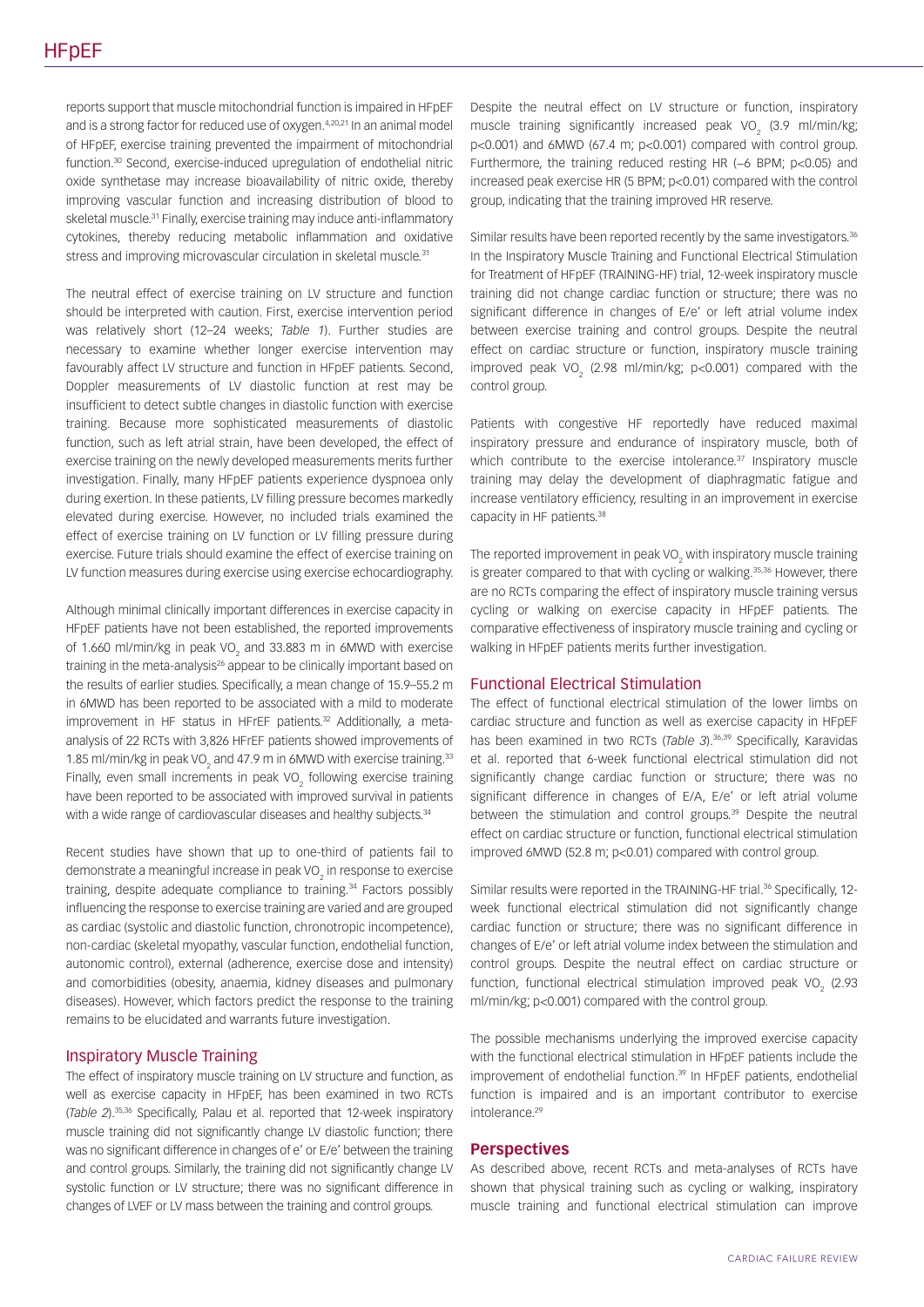### Table 4: Characteristics of On-going Exercise Trials in HFpEF Patients

| <b>Study</b>               | Intervention/<br>Control (n) | <b>Entry EF/</b><br><b>NYHA Class</b> | <b>Duration</b> | <b>Training</b><br><b>Modality</b>                                                  | <b>Control</b> | <b>Primary Endpoint</b>                             | <b>Secondary Endpoint</b>                                                                                                                                                                                                                           |
|----------------------------|------------------------------|---------------------------------------|-----------------|-------------------------------------------------------------------------------------|----------------|-----------------------------------------------------|-----------------------------------------------------------------------------------------------------------------------------------------------------------------------------------------------------------------------------------------------------|
| $EX-DHF41$                 | 160/160                      | $>50\%$<br>$  -   $                   | 12 months       | Fndurance and<br>resistance training                                                | Usual care     | Combined outcome<br>score* after 6 and<br>12 months | Components of the primary<br>endpoint, submaximal exercise<br>capacity, echocardiographic<br>parameters of LV geometry and<br>dimensions, diastolic and<br>systolic function, ventilatory<br>efficacy, HRQoL and NT-proBNP<br>after 6 and 12 months |
| OptimEx-CLIN <sup>42</sup> | 120/60                       | $>50\%$<br>$  -   $                   | 12 months       | Moderate intensity<br>continuous training<br>or high intensity<br>interval training | Usual care     | Peak VO <sub>2</sub> after 3 months                 | Peak VO <sub>2</sub> after 12 months<br>Echocardiographic parameters<br>of LV diastolic function, HRQoL,<br>endothelial function and<br>NT-proBNP after 3 and<br>12 months.                                                                         |

*\*Components of the outcome score are all-cause mortality, hospitalisations, NYHA functional class, global self-rated health, maximal exercise capacity and diastolic function. EF = ejection fraction; HFpEF = heart failure with preserved EF; HRQoL = health-related quality of life; LV = left ventricular; NT-proBNP = N-terminal pro b-type natriuretic peptide; NYHA = New York Heart Association; peak VO2 = peak exercise oxygen uptake.*

exercise capacity in HFpEF patients. Nevertheless, clinicians should take several points into consideration. First, although not specific to this topic, RCTs usually have strict enrolment criteria, and thus, the findings of the RCTs cannot be generalised to routine clinical practice. Specifically, in most of the trials listed in *Tables 1–3*, patients with cardiac and non-cardiac comorbidities such as AF, coronary artery disease, chronic obstructive pulmonary diseases, chronic kidney disease and anaemia were excluded. Importantly, registry studies have reported that HFpEF patients commonly have these co-morbidities.40 Thus, the reported beneficial effect of physical training may not be extended into real-world HFpEF patients. Further studies are warranted to examine the effect of physical training on functional capacity in HFpEF patients with these co-morbidities. Second, the most effective type, intensity, frequency and duration of training are not determined in HFpEF patients. There are several on-going exercise trials in HFpEF patients that are expected to be published (*Table 4*). Specifically, the Exercise Training In Diastolic Heart Failure (Ex-DHF) trial is designed to investigate whether long-term (12-month) supervised exercise training can improve a clinically meaningful composite outcome score in HFpEF patients.41 Components of the outcome score are all-cause mortality,

hospitalisations, New York Heart Association functional class, global self-rated health, maximal exercise capacity and diastolic function after 6 and 12 months. The Optimizing Exercise Training In Prevention and Treatment of Diastolic Heart Failure (OptimEx-CLIN) trial aims to define the optimal dose of exercise training in patients with HFpEF.<sup>42</sup> Patients with stable symptomatic HFpEF will be randomised (1:1:1) to moderate intensity continuous training, high intensity interval training or a control group. The primary endpoint of the OptimEx-CLIN trial is peak VO<sub>2</sub> after 3 months. The results of these trials may provide further insights into exercise prescriptions in HFpEF patients.

#### **Conclusion**

In summary, available evidence suggests that physical training in addition to standard HF medication can provide clinically relevant improvements in exercise capacity without significant changes in LV function or structure in HFpFF patients. Further studies are necessary both to elucidate more exact mechanisms of exercise intolerance and to develop recommendations regarding the most effective training approach, including type, intensity, frequency and duration, in patients with HFpEF.

- 1. Vasan RS, Larson MG, Benjamin EJ, et al. Congestive heart failure in subjects with normal versus reduced left ventricular ejection fraction: prevalence and mortality in a populationbased cohort. *J Am Coll Cardiol* 1999;33:1948–55. [https://doi.](https://doi.org/10.1016/s0735-1097(99)00118-7) [org/10.1016/s0735-1097\(99\)00118-7;](https://doi.org/10.1016/s0735-1097(99)00118-7) PMID: 10362198.
- 2. Owan TE, Hodge DO, Herges RM, et al. Trends in prevalence and outcome of heart failure with preserved ejection fraction. *N Engl J Med* 2006;355:251–9. [https://doi.org/10.1056/](https://doi.org/10.1056/NEJMoa052256) [NEJMoa052256;](https://doi.org/10.1056/NEJMoa052256) PMID: 16855265.
- Tsuchihashi-Makaya M, Hamaguchi S, Kinugawa S, et al. Characteristics and outcomes of hospitalized patients with heart failure and reduced vs preserved ejection fraction. Report From the Japanese Cardiac Registry of Heart Failure in Cardiology (JCARE-CARD). *Circ J* 2009;73:1893–900. [https://doi.](https://doi.org/10.1253/circj.cj-09-0254) [org/10.1253/circj.cj-09-0254;](https://doi.org/10.1253/circj.cj-09-0254) PMID: 19644216.
- Pfeffer MA, Shah AM, Borlaug BA. Heart failure with preserved ejection fraction in perspective. *Circ Res* 2019;124:1598–617. [https://doi.org/10.1161/CIRCRESAHA.119.313572;](https://doi.org/10.1161/CIRCRESAHA.119.313572) PMID: 31120821.
- 5. Yusuf S, Pfeffer MA, Swedberg K, et al. Effects of candesartan in patients with chronic heart failure and preserved leftventricular ejection fraction: the CHARM-Preserved Trial. *Lancet* 2003;362:777–81. [https://doi.org/10.1016/S0140-](https://doi.org/10.1016/S0140-6736(03)14285-7) [6736\(03\)14285-7;](https://doi.org/10.1016/S0140-6736(03)14285-7) PMID: 13678871.
- 6. Massie BM, Carson PE, McMurray JJ, et al. Irbesartan in patients with heart failure and preserved ejection fraction. *N Engl J Med* 2008;359:2456-2467. [https://doi.org/10.1056/](https://doi.org/10.1056/NEJMoa0805450) [NEJMoa0805450](https://doi.org/10.1056/NEJMoa0805450); PMID: 19001508.
- 7. Cleland JG, Tendera M, Adamus J, et al. The perindopril in

elderly people with chronic heart failure (PEP-CHF) study. *Eur Heart J* 2006;27:2338–45. [https://doi.org/10.1093/eurheartj/](https://doi.org/10.1093/eurheartj/ehl250) [ehl250;](https://doi.org/10.1093/eurheartj/ehl250) PMID: 16963472.

- 8. Yamamoto K, Origasa H, Hori M. Effects of carvedilol on heart failure with preserved ejection fraction: the Japanese Diastolic Heart Failure Study (J-DHF). *Eur J Heart Fail* 2013;15:110–8. <https://doi.org/10.1093/eurjhf/hfs141>; PMID: 22983988.
- 9. Pitt B, Pfeffer MA, Assmann SF, et al. Spironolactone for heart failure with preserved ejection fraction. *N Engl J Med* 2014;370:1383–92.<https://doi.org/10.1056/NEJMoa1313731>; PMID: 24716680.
- 10. Kitzman DW, Little WC, Brubaker PH, et al. Pathophysiological characterization of isolated diastolic heart failure i comparison to systolic heart failure. *JAMA* 2002;288:2144–50. <https://doi.org/10.1001/jama.288.17.2144>; PMID: 12413374.
- Reddy YNV, Rikhi A, Obokata M, et al. Quality of life in heart failure with preserved ejection fraction: importance of obesity, functional capacity, and physical inactivity. *Eur J Heart Fail* 2020;22:1009–18.<https://doi.org/10.1002/ejhf.1788>; PMID: 32150314.
- 12. Zile MR, Baicu CF, Gaasch WH. Diastolic heart failure- abnormalities in active relaxation and passive stiffness of the left ventricle. *N Engl J Med* 2004;350:1953–9. [https://doi.](https://doi.org/10.1056/NEJMoa032566) [org/10.1056/NEJMoa032566;](https://doi.org/10.1056/NEJMoa032566) PMID: 15128895.
- 13. Lam CS, Roger VL, Rodeheffer RJ, et al. Cardiac structure and ventricular-vascular function in persons with heart failure and preserved ejection fraction from Olmsted County, Minnesota. *Circulation* 2007;115:1982–90. [https://doi.org/10.1161/CIRCULATIONAHA.106.659763;](https://doi.org/10.1161/CIRCULATIONAHA.106.659763)

PMID: 17404159.

- 14. Zile MR, Gottdiener JS, Hetzel SJ, et al. Prevalence and significance of alterations in cardiac structure and function in patients with heart failure and a preserved ejection fraction. *Circulation* 2011;124:2491–501. [https://doi.org/10.1161/](https://doi.org/10.1161/CIRCULATIONAHA.110.011031) [CIRCULATIONAHA.110.011031;](https://doi.org/10.1161/CIRCULATIONAHA.110.011031) PMID: 22064591.
- 15. Kitzman DW, Higginbotham MB, Cobb FR, et al. Exercise intolerance in patients with heart failure and preserved left ventricular systolic function: failure of the Frank-Starling mechanism. *J Am Coll Cardiol* 1991;17:1065–72. [https://doi.](https://doi.org/10.1016/0735-1097(91)90832-t) [org/10.1016/0735-1097\(91\)90832-t](https://doi.org/10.1016/0735-1097(91)90832-t); PMID: 2007704.
- 16. Zile MR, Kjellstrom B, Bennett T, et al. Effects of exercise on left ventricular systolic and diastolic properties in patients with heart failure and a preserved ejection fraction versus heart failure and a reduced ejection fraction. *Circ Heart Fail* 2013;6:508–16. [https://doi.org/10.1161/](https://doi.org/10.1161/CIRCHEARTFAILURE.112.000216)
- [CIRCHEARTFAILURE.112.000216](https://doi.org/10.1161/CIRCHEARTFAILURE.112.000216); PMID: 23515277. 17. Maeder MT, Thompson BR, Brunner-La Rocca HP, et al. Hemodynamic basis of exercise limitation in patients with heart failure and normal ejection fraction. *J Am Coll Cardiol* 2010;56:855–63. [https://doi.org/10.1016/j.jacc.2010.04.040;](https://doi.org/10.1016/j.jacc.2010.04.040) PMID: 20813283.
- 18. Abudiab MM, Redfield MM, Melenovsky V, et al. Cardiac output response to exercise in relation to metabolic demand in heart failure with preserved ejection fraction. *Eur J Heart Fail* 2013;15:776–85.<https://doi.org/10.1093/eurjhf/hft026>; PMID: 23426022.
- 19. Kitzman DW, Haykowsky MJ. Vascular dysfunction in heart failure with preserved ejection fraction. *J Card Fail* 2016;22:12–